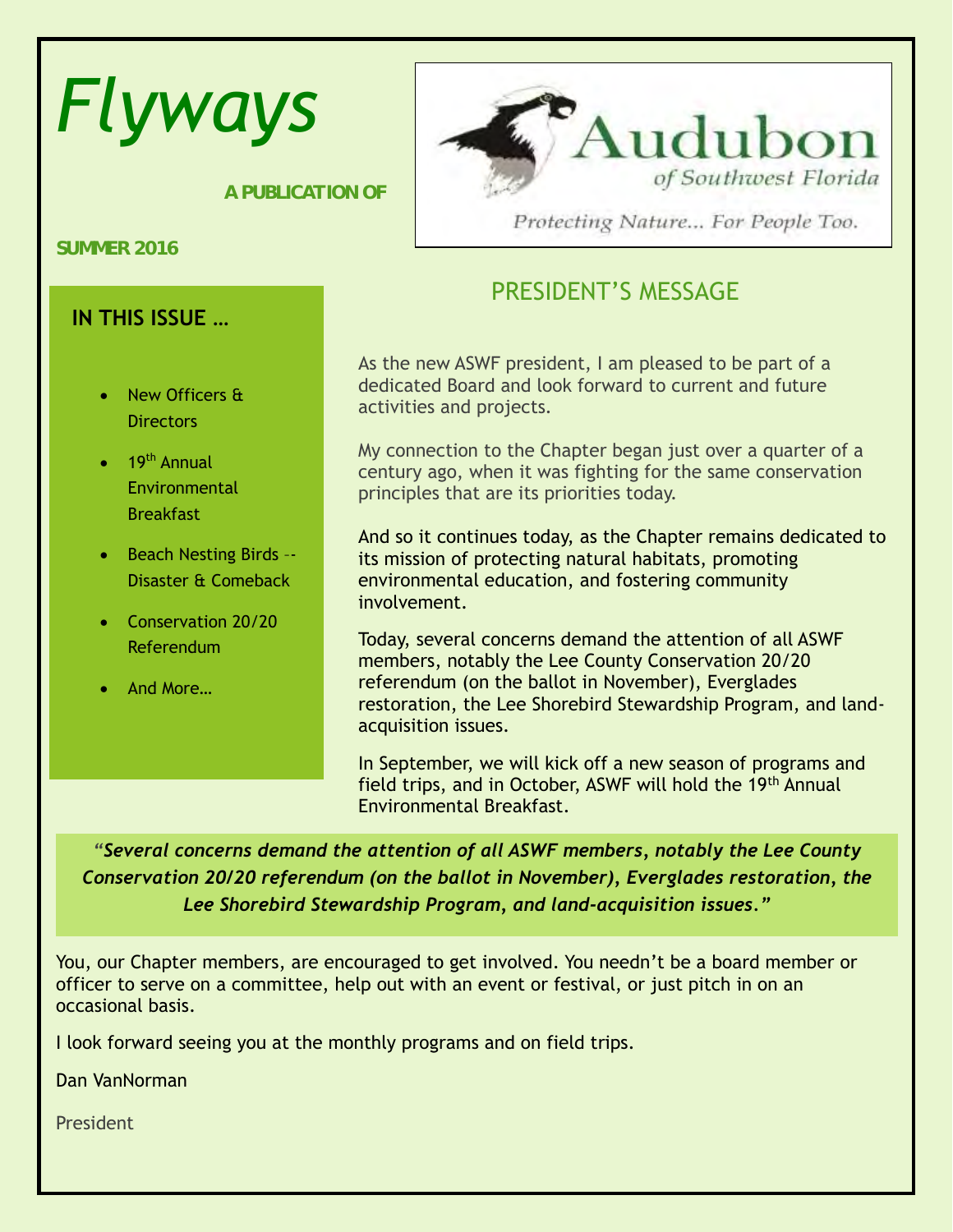#### *2016-17 OFFICERS & DIRECTORS INSTALLED IN MAY AT ANNUAL MEETING*

At ASWF's Annual Meeting on May 21, the new officers and directors were elected and installed. The event consisted of a dinner, a short business meeting, and a program presented by Dr. Bill Hammond, professor emeritus of environmental sciences at FGCU.

President: Dan VanNorman Vice-President & Program Chair: Melinda Averhart Secretary & Photo Contest Chair: Cheryl Black 2nd Vice-President & Treasurer; Budget Chair; Audit Chair; Field Trip Chair: Jim Rodenfels

Directors: Brad Cornell, Conservation Chair; Wayne Daltry; Jayne Johnston, Membership Chair; Melinda Lynch; Carol Newcomb, Publicity Chair; Pete Quasius; Gerri Reaves, Newsletter Chair; Teddy Rodenfels, Education Chair; & Carl Veaux.

Past Presidents still active in chapter: John Cassani, Don Dogett, Bill Hammond, Connie Jarvis, Mary Lee Mann, Vince McGrath, & Maria Quasius.



Queen caterpillar

Photo: Teddy Rodenfels

#### **WISHLIST**

- •wireless microphone for programs
- •binoculars for kids' education
- •scope with tripod for Lee Shorebird Stewardship Partnership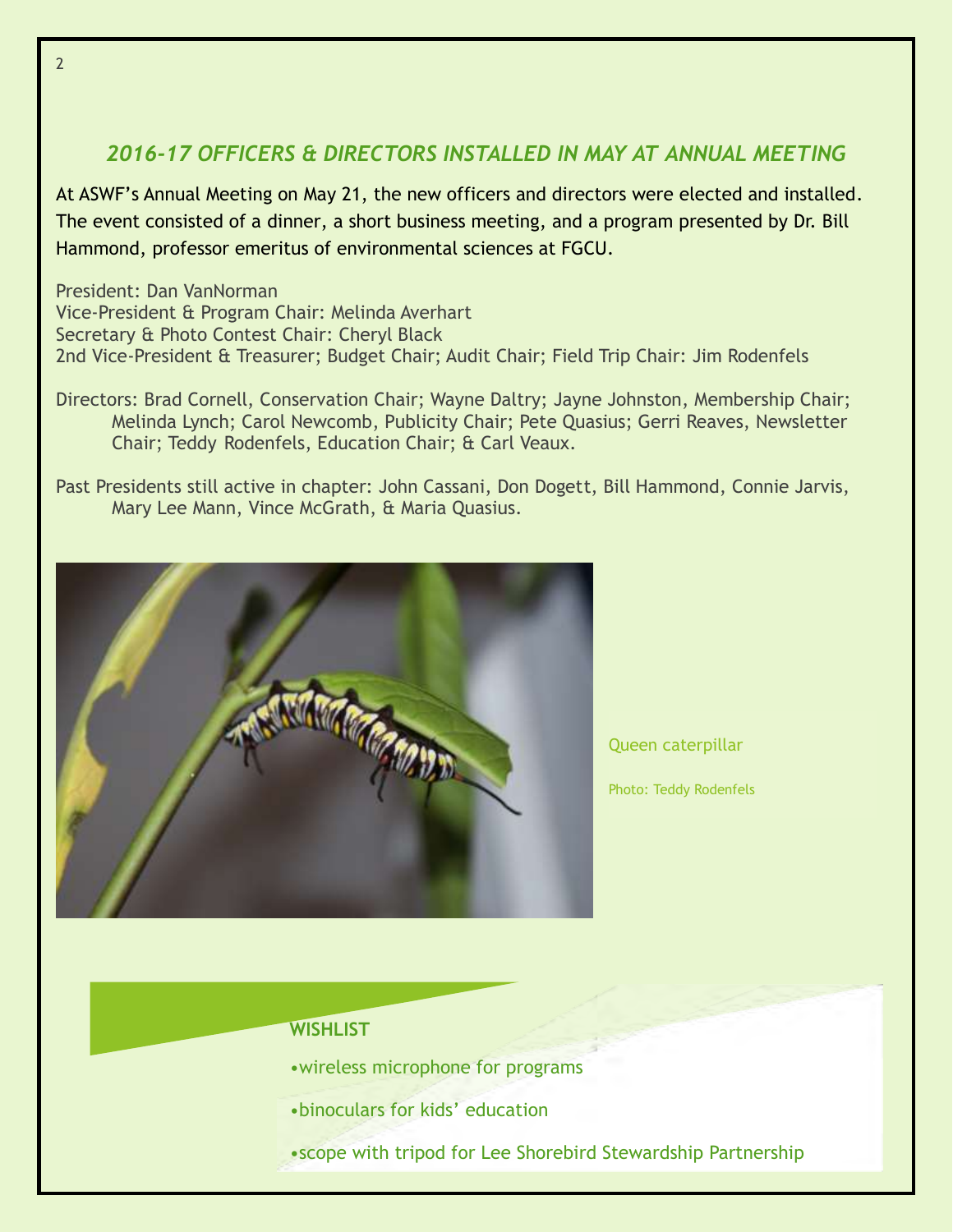# **Annual Environmental Breakfast**

Thursday October 27, 2016 **Riverside Community Center Fort Myers** (breakfast served at 7:30 am)

please RSVP to -**Audubon of Southwest Florida** www.audubon.southwest.florida@gmail.com

#### **FOCUS: The future of the Conservation 20/20 program, which the voters of Lee County will decide on the November 2016 ballot.**

Conservation 20/20 is an environmentally-sensitive land-acquisition and stewardship program in Lee County. This program preserves and protects environmentally critical land in Lee County for the benefit of present and future generations in Southwest Florida. Since adopted by voters in 1996, the 20/20 program has spent more than \$316 million to acquire, restore and conserve about 24,931 acres, which is not quite 5 percent of the county's sprawling 520,629 acreage.

Join ASWF in this opportunity to meet and network with citizens, elected officials, teachers, community leaders, and environmental organizations who value the nature of Lee County.

#### **Free & Open to the Public**

**Sponsorships and donations are much appreciated.**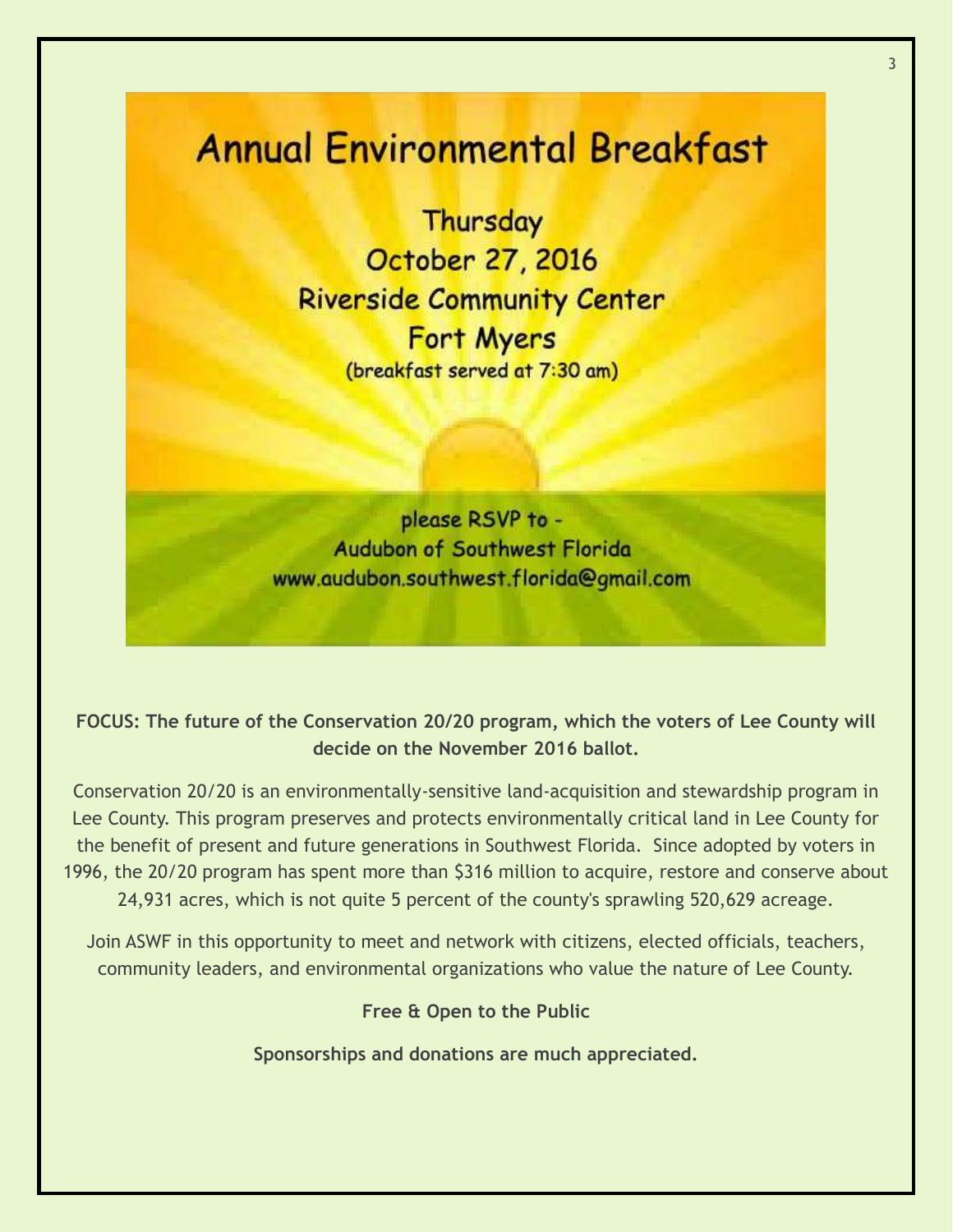#### **AFTER HARSH T.S. COLIN, BEACH NESTING BIRDS MAKING A COMEBACK**

T.S. Colin blew through southwest Florida in early June during a new-moon extra high tide and wiped out many of the very large beach nesting bird colonies up and down the Gulf coast, including our big colony we steward on Ft. Myers Beach. It was a sad sight to see drowned eggs everywhere. Fortunately, nature gives and takes, and the early storm still has allowed time for the Least Terns and Black Skimmers to re-nest, which they're doing with passion. We're trying our best to help them succeed.



Black Skimmer mother with chick that survived T.S. Colin in SW Florida--what resilience! Photo: Lou Newman

**Audubon of Southwest Florida's primary conservation work, in addition to advocating conservation land acquisition and restoration, is to help lead the Lee Shorebird Stewardship Partnership.** Shorebird Stewardship involves training dozens of volunteers to go out on the Ft. Myers Beach colony to educate beachgoers on how to help these protected and declining least terns, snowy plovers and black skimmers fledge lots of babies. That includes not letting dogs on the beach off-leash, keeping trash and food away, and documenting what disturbs the colony (important data for research). The more volunteer stewards we have, the better the birds do--the data statewide prove it. Contact our professional Steward Coordinator, Melinda Averhart to join the team! (LeeShorebirdSteward@gmail.com).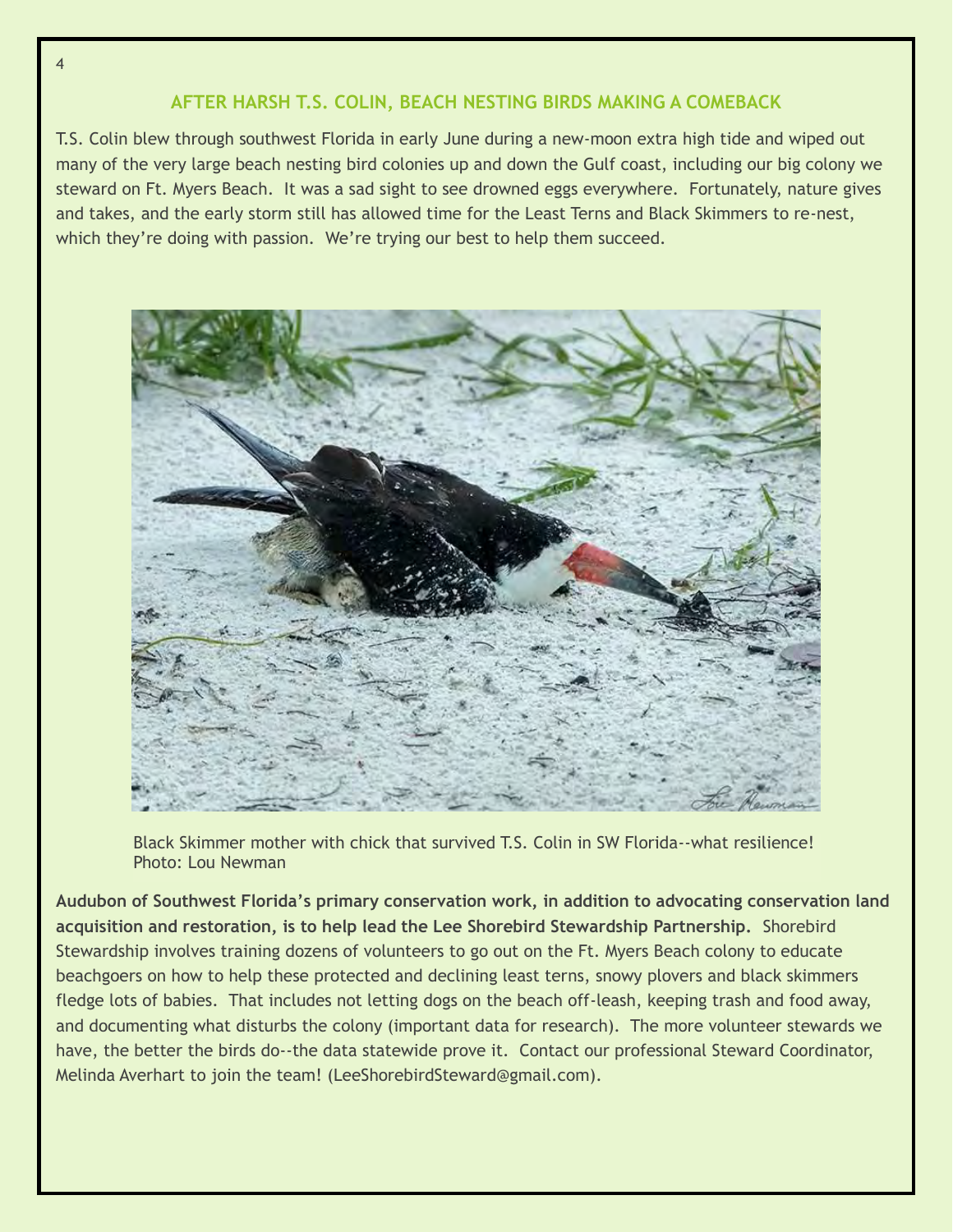#### **"YES" ON CONSERVATION 20/20! KEEP CONSERVING LEE…**

Lee County's very successful land conservation program, Conservation 20/20, celebrates this year twenty years of buying, restoring and providing public recreation on 25,000 acres of valuable habitats and wetlands throughout the county. That is a fitting celebration because on November 8, 2016, all Lee voters will be voting on a non-binding referendum on whether to continue Conservation 20/20. Audubon of Southwest Florida's Board has fully endorsed this positive vote for the future of a sustainable Lee County. The ASWF Board also encourages our members to learn more about Conservation 20/20's accomplishments since the program was created by a similar non-binding referendum in 1996, and the vital role it must play as Lee County's population and urban development continues to grow faster than most places in the nation.

Conservation 20/20 is funded from existing ad valorem taxes out of the General Fund. It's important to know that voting "yes" to continue Conservation 20/20 will not raise your taxes, but will keep the program

#### Is a "yes" vote a tax increase?

THE CONSERVATION 20/20 BALLOT REFERENDUM HAS NO DIRECT IMPACT ONE WAY OR THE OTHER ON THE COUNTY'S MILLAGE RATE.

in place. However, voting "no" won't lower your taxes and likely will end the program.

While much has been accomplished, there is much to be done: complete the protection and restoration of the Corkscrew Regional Ecosystem Watershed (CREW) Project, buy the 4,000 acre Edison Farms land in

CREW, protect the Density Reduction/Groundwater Resource Area (DR/GR) and Estero Bay Watershed, restore the Imperial River and Spring Creek Watersheds in Bonita Springs and protect vital coastal habitats and beaches on the islands.

To learn more about the campaign to Keep Conserving Lee and voting YES on Conservation 20/20, and to see how you can help, go to the campaign website: [www.YESonConservation2020.org.](http://www.yesonconservation2020.org/)



#### *Public Documents*

*A copy of ASWF's IRS Return of Organization Exempt from Income Tax (Form 990-EZ), along with Schedule O and Schedule A for our tax year ended May 31, 2016, has been posted on our web site (www.audubonswfl.org) under the Governance tab. Also available for public viewing are returns for the preceding four years.*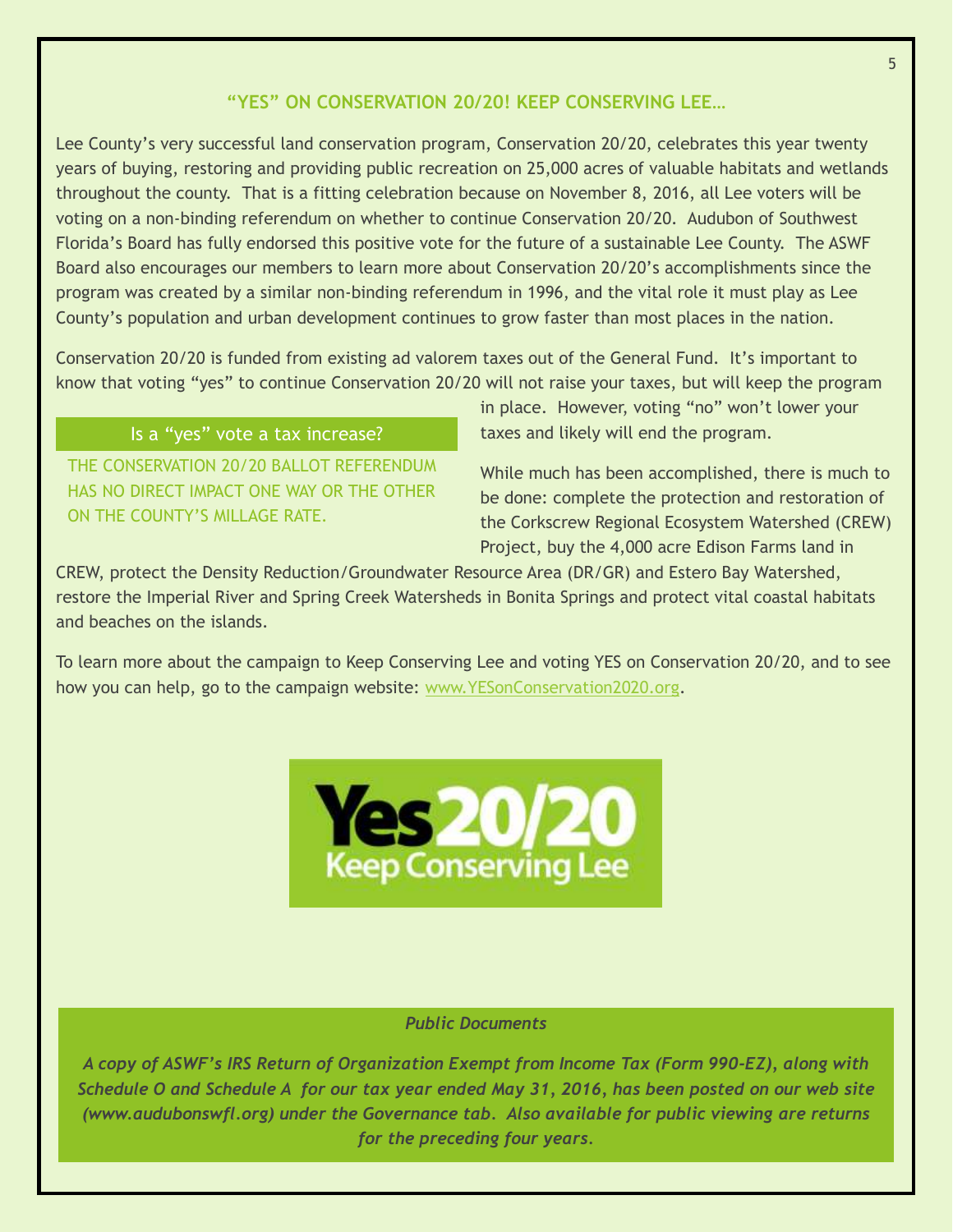#### **OUT & ABOUT**



**FIELD TRIP SNAPSHOT AT LOVERS KEY STATE PARK**

Photo: Teddy Rodenfels)

**PAST PRESIDENT WAYNE DALTRY (RT) & ASWF MEMBER JIM BROCK AT CYPRESS COVE CONSERVANCY'S PLANET DAY IN MAY AT KORESHAN STATE HISTORIC SITE**



#### **LOOKING AHEAD**

Field Trip to Buckingham Trails Preserve, September 29, 8 -10 am, led by Jayne Johnston

Field Trip to Hickey Creek Mitigation Park (a Conservation 20/20 acquisition), October, led by Jayne Johnston

&

Audubon's Christmas Bird Count, multiple locations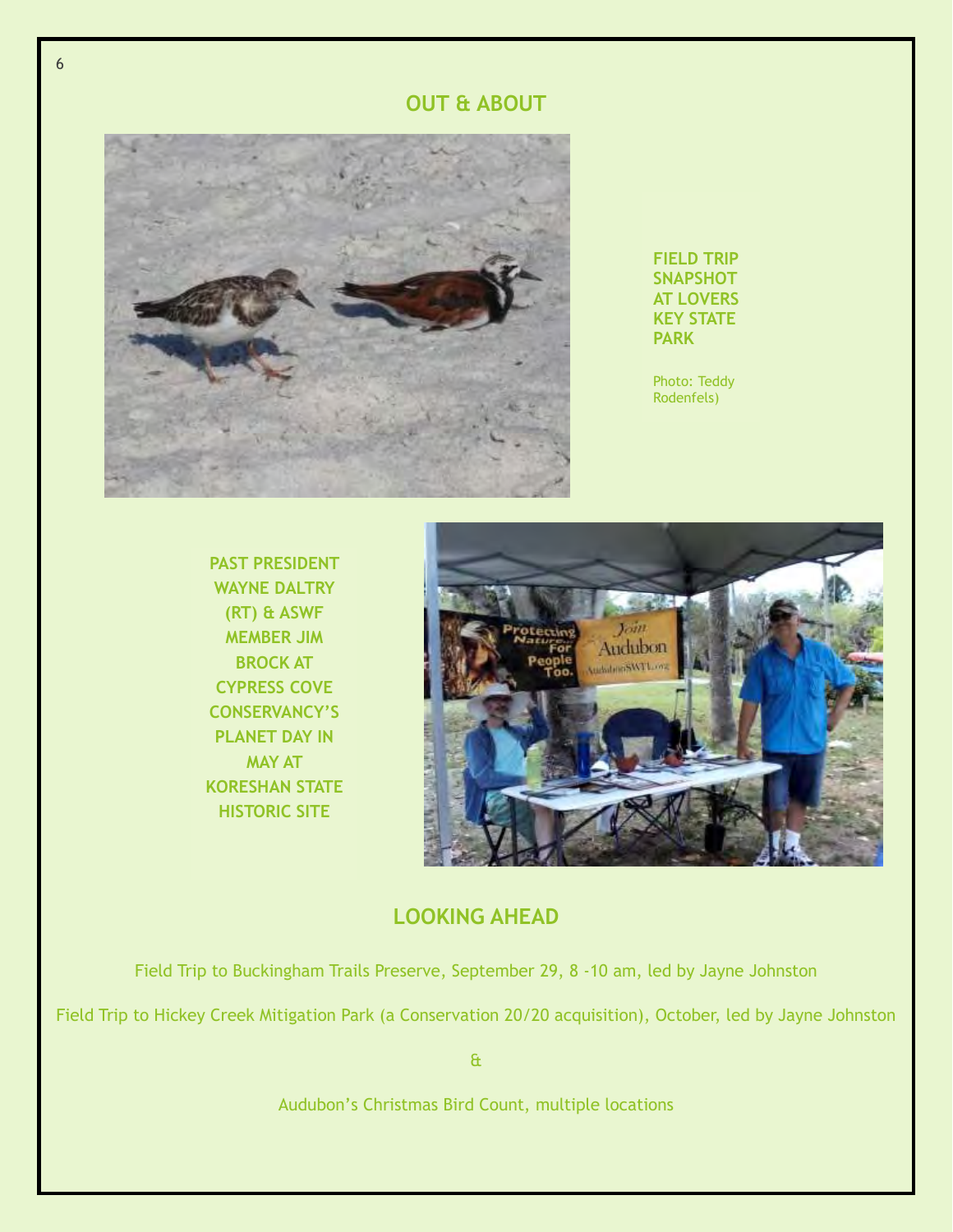#### **SOLAR-ENERGY AMENDMENTS – YOU DECIDE**

#### **BY CAROL NEWCOMB**

There's a fierce battle being waged in Florida over access to one of our state's greatest resources: the sun. With the effects of climate change ever more obvious, solar is a scorching-hot policy topic, and there is a lot of activity around two competing solar ballot initiatives in Florida — one backed by solar advocates and the other by utility companies.

**Amendment 1:** "Consumers for Smart Solar" is funded by the big utilities. To put it plainly, if voters approve this amendment they will enshrine in our state constitution Florida's decidedly mediocre solar-energy policy. Masquerading as a pro-solar energy initiative, this proposed constitutional amendment, supported by some of Florida's major investor-owned electric utility companies, actually seeks to constitutionalize the status quo. The biggest problem with the proposed amendment lies not with what the [ballot] summary says, but rather, with what it does not say. So, solar energy **Amendment 1 on the November ballot** is far more inspired by the interests of utility companies than the future of solar energy in this state.

*"More people could have access to renewable energy — which could be good for our wallets as well as our environment. And Florida's energy sector could start to catch up to tourism when it comes to marketing our sunshine."*

**Amendment 4:** Will make it easier for companies other than the big utilities to lease solar panels to homeowners and sell the power those panels generate. This will disrupt the utilities' regulated monopolies on providing electricity in this state. Voters can do something to help push more solar energy in this state. **They can vote "yes" on Amendment 4 in the August 30 primary.** Amendment 4 will give tax breaks to property owners who install solar panels as well as to companies that lease panels to homeowners. It's all about moving the price of home solar panels down so that more people can use them. Amendment 4 would also help out big utilities because it would reduce their tax liability on solar panels and other renewable energy equipment. The tax breaks, if approved by voters, would be up to lawmakers to put into place next year and would last for at least 20 years.

More people could have access to renewable energy — which could be good for our wallets as well as our environment. And Florida's energy sector could start to catch up to tourism when it comes to marketing our sunshine.